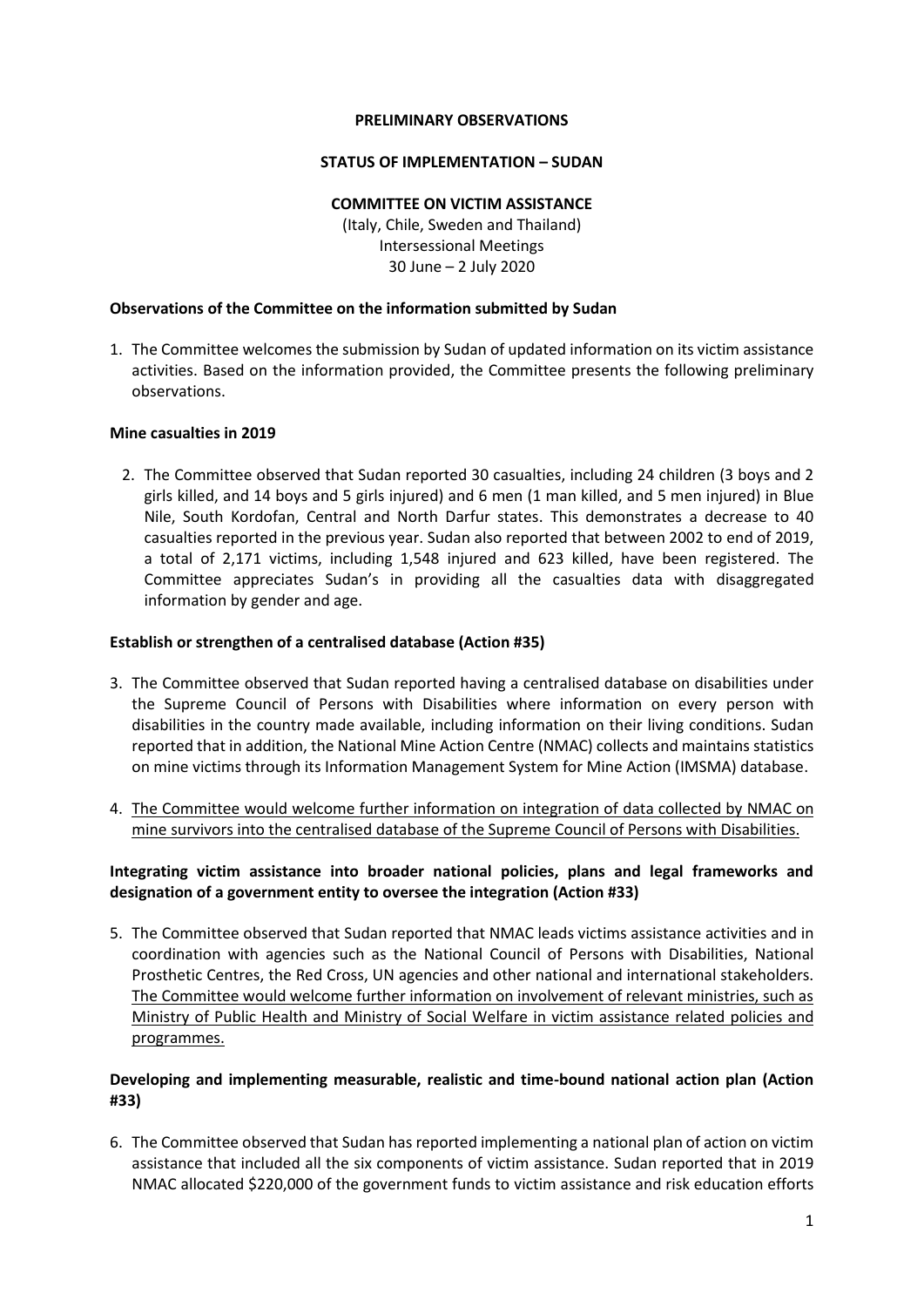and a total of \$544,000 funds was provided by Japan, Italy and DFID for Sudan's victim assistance activities in 2019. Sudan has also indicated interests to the Committee in receiving support for developing a new inclusive action plan in 2020. The Committee would encourage inclusion of gender and diversity and allocation of resourcesin the new victim disability/victim assistance action plan.

# **Removing barriers including physical, social, cultural, political, attitudinal and communication barriers to access such services (Action #33)**

- 7. The Committee observed that Sudan reported that accessibility of public services is regulated by different legislations and regulations, such as:
	- a) a building construction code which ensures buildings are constructed accessible for the use of persons with disabilities, including by installing sliding doors, ramps, elevators, etc; and
	- b) a national standard for physical accessibility of means of transportations.
- 8. The Committee would welcome further information on efforts to address other physical, social, cultural, political, attitudinal and communication barriers that may hinder inclusion and participation of mine survivors and persons with disabilities in Sudan.

# **Applying multi-sectoral efforts to ensure that the needs and rights of mine victims are effectively addressed in line with the Convention on the Rights of Persons with Disabilities (Action #34)**

9. The Committee observed that Sudan reported that there are cross-governmental efforts to ensure that the needs and rights of mine survivors are effectively addressed and that they are carried out in line with the Convention on the Rights of Persons with Disabilities. The Committee would welcome further information on mechanisms which provides the platform for different sectors/institutions such as ministries responsible for health, social affairs, labour, education, human rights, disability rights, development, disaster management to play a part in victim assistance and information on mechanisms in place to measure and coordinate such a multisectoral approaches.

## **Access to first aid and ongoing emergency medical care (Action #36)**

10.The Committee observed that Sudan reported that limited first aid is available however they are located far from some of the mine contaminated areas, such as South Kordofan and Blue Nile states. Sudan reported that although first aid activities are mainstreamed into public policies and planning, there is still a need for specific support in terms of medication and equipment in order to ensure first response is provided in an effective and efficient manner. Sudan also reported that mine action operators contribute, in according to their protocols, with local hospitals/healthcare centres, to ensure the availability of trauma care in mine/ERW affected areas.

## **Developing national referral mechanism (Action #37)**

11.The Committee observed that Sudan reported that a national referral mechanism has been in place and a national directory of services to be developed by the Ministry of Health, Supreme Council for Disabled Persons and Prosthetic Centre in coordination with NMAC.

# **Access to rehabilitation services including physiotherapy, assistive devices and occupational therapy (Action #38)**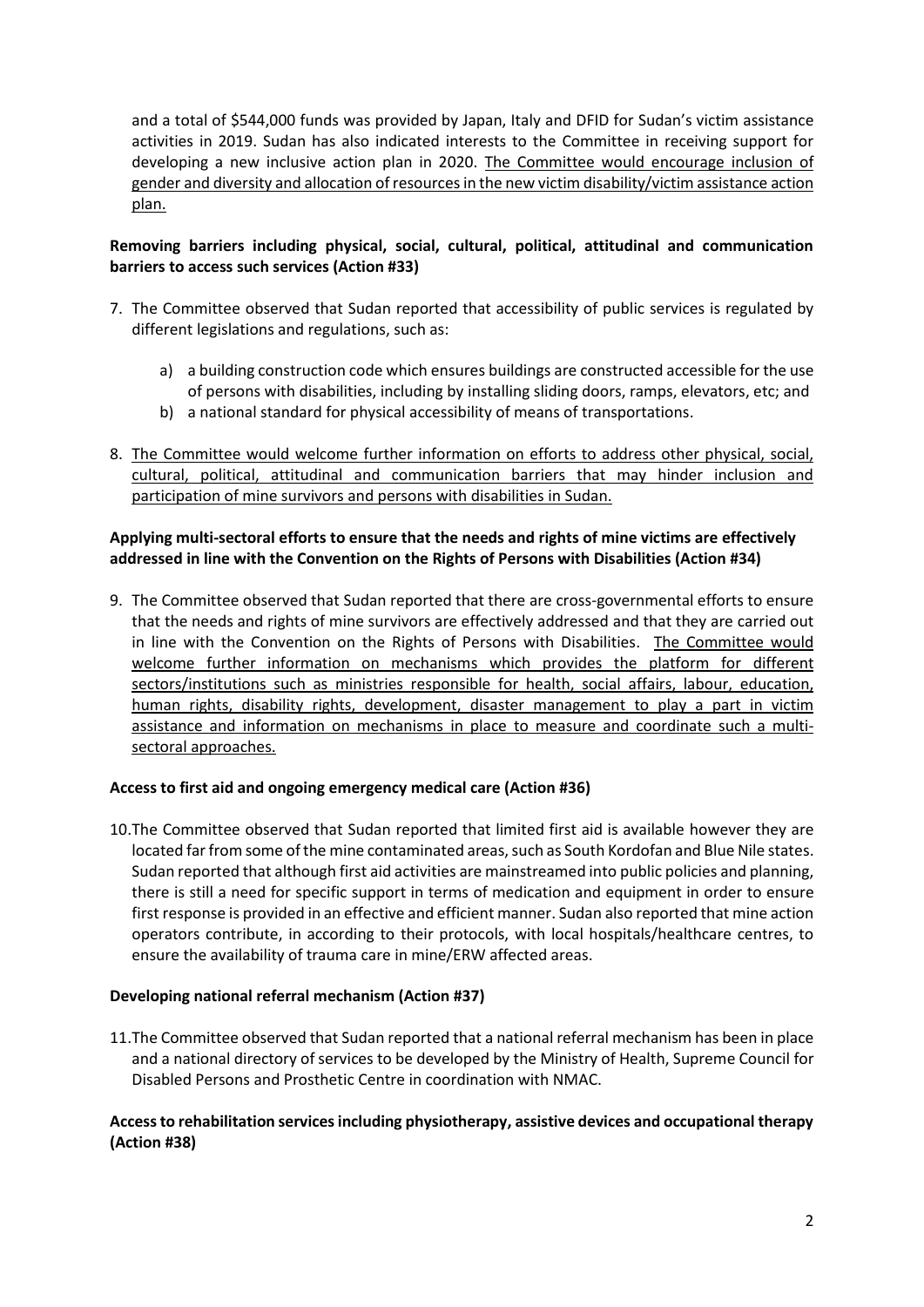12.The Committee observed that Sudan reported the availability of physical rehabilitation services, provided through the Ministry of Social Welfare. Sudan reported that survivors in remote and affected areas often move to big cities, where they can access rehabilitation services. The Committee would welcome further information on provision of occupational therapy and information on the number of mine survivors (men, women, boys and girls) that have benefited from various types of rehabilitation services in 2019.

## **Access to psychological and psychosocial services including peer-to-peer support (Action #38)**

13. The Committee observed that Sudan reported that provision of psychological supports to persons with disabilities including to mine/ERW victims comes under the responsibility of the Ministry of Health. The Committee would welcome additional information on progress achieved in providing or strengthening peer to peer support in 2019, and information on the number of mine victims that have been benefited from psychological and psychosocial supports in 2019.

# **Access to social and economic inclusion services, including in rural and remote areas (Action #39)**

- 14.The Committee observed that Sudan reported that social and economic services are available to mine victims, and that in 2019 as a result of four victim assistance projects implemented by NGOs in the North, South and East Darfur, Blue Nile and South Kordofan states, with support of Italy, Japan and USAID, the followings were achieved:
	- a) 220 persons were provided with medical screening, socio-economic inclusion and psychosocial support;
	- b) 80 persons were provided with assistive devices;
	- c) 30 victims were resurveyed to verify and update the database; and
	- d) four workshops were conducted to raise awareness on the rights of persons with disabilities.
- 15.The Committee would welcome further information on social and economic services available to mine survivors and persons with disabilities through relevant ministries and other national stakeholders in Sudan. The Committee would also welcome additional information on inclusion of the needs and rights of mine victims in national Sustainable Development Goals (SDGs) of Sudan.

# **Taking measure for safety and protection of mine survivors in situations of risks and emergencies (Action #40)**

16. The Committee observed that Sudan reported that there a national disaster management policy in place and it includes the needs of persons with disabilities including mine survivors. The Committee would welcome further information on the special measures included in Sudan's national disaster management policy on safety and protection of mine survivors in situations of risk and emergencies, such as COVID-19 pandemic.

# **Strengthening inclusion and participation of mine victims and their representative organisations in all matters that affect them (Action #41)**

17.The Committee observed that Sudan reported that persons with disabilities including mine survivors are included in relevant national policies, plans and programmes and that their representatives would need invitation to participation in the Convention's meetings. The Committee would welcome further information on efforts made to strengthen inclusion and participation of mine victims and their representative organisations in 2019.

## **Challenges in implementation of Sudan's Victim Assistance Commitments**